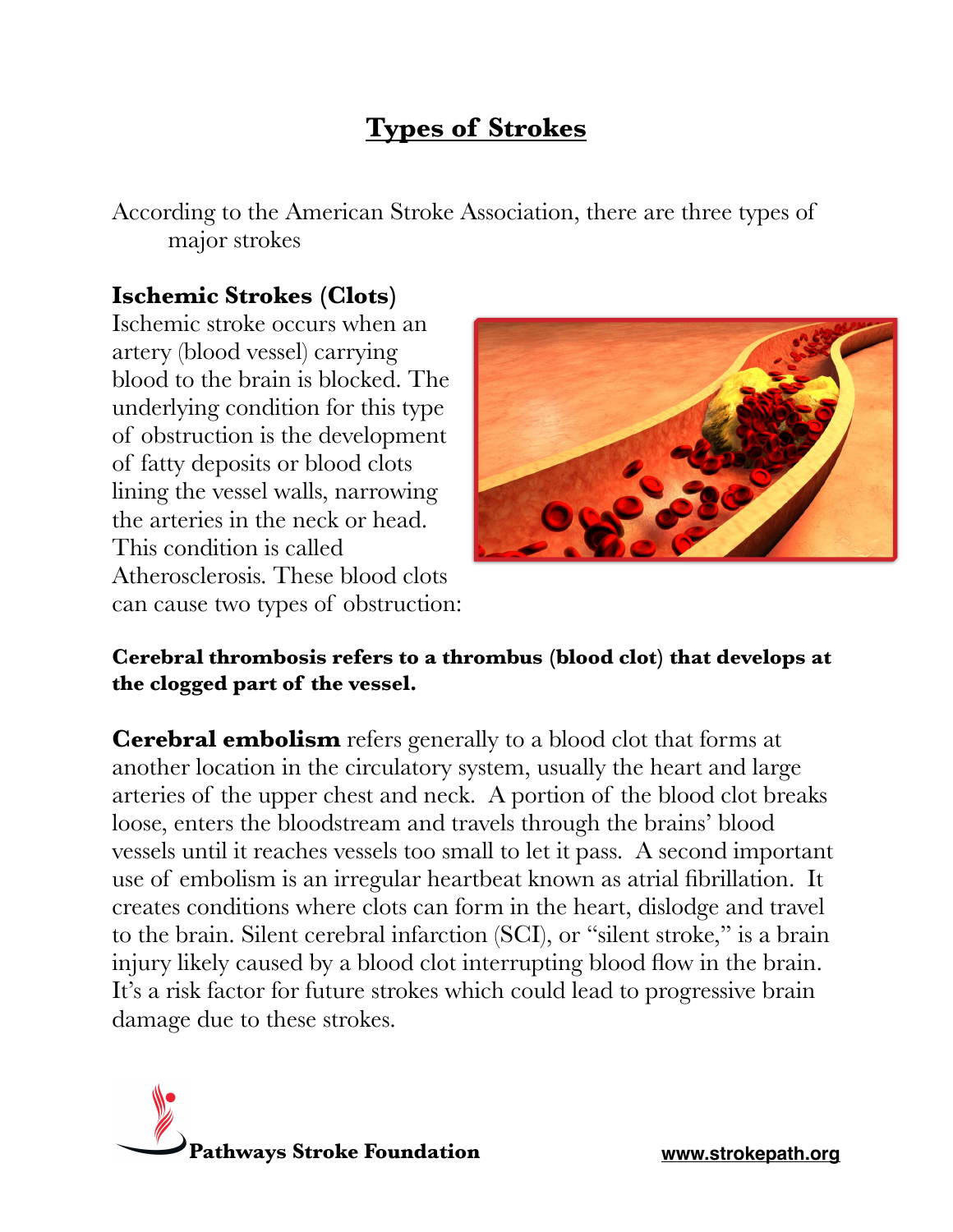# **Hemorrhagic Stroke**

Hemorrhagic Stroke occurs when a weakened blood vessel (artery) ruptures or leaks. Hemorrhagic strokes are less common, but they are responsible for about 40 percent of all stroke deaths. There are two types of hemorrhagic stroke called Intracerebal (A blood vessel inside the brain bursts and leaks blood into surrounding brain tissue) and subarachnoid (involves bleeding in the area between the brain and the tissue covering the brain). Two types of weakened blood vessels usually cause hemorrhagic stroke: Aneurysms and Arteriovenous Malformations (AVMs).

### **Hemorrhagic Strokes (Bleeds)**

An **aneurysm** is a ballooning of a weakened region of blood vessel. If left untreated, the aneurysm continues to weaken until it raptures and bleeds into the brain.

**Hemorrhagic Stroke** 



People usually aren't born with aneurysms. Most develop after age 40. Aneurysms usually

develop at branching points of arteries and are caused by constant pressure from blood flow. They often enlarge slowly and become weaker as they grow, just as a ballon becomes weaker as it stretches. Aneurysms may be associated with other types of blood vessel disorders, such as fibromuscular dysplasia, cerebral arteritis or arterial dissection, but these are very unusual.

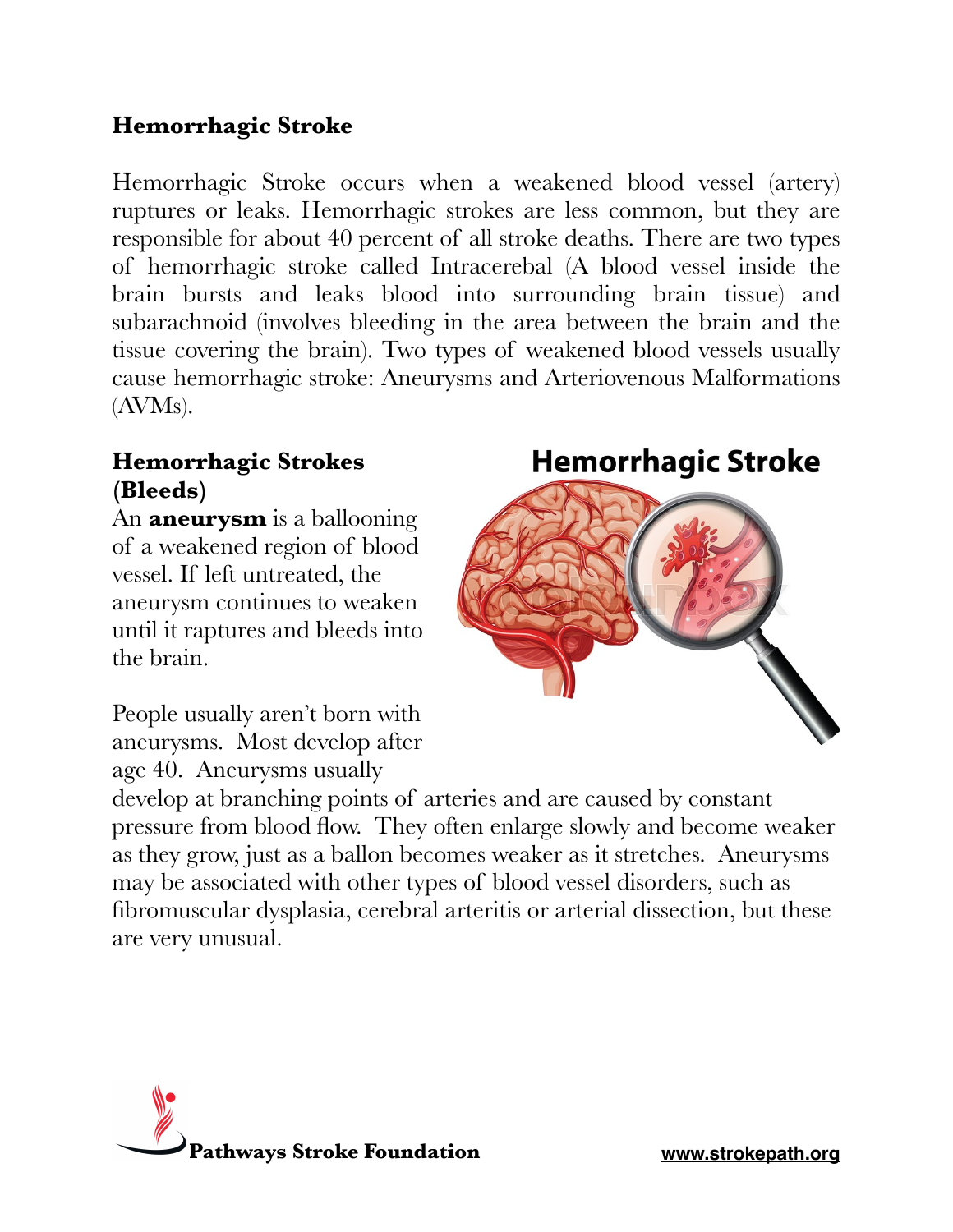# **Transient Ischemic Attacks**

TIAs are often labeled "ministrokes," because they can be relatively benign in terms of immediate consequences. But the term "warning stroke" is more appropriate for these temporary episodes, because they can indicate the likelihood of a coming stroke.

Like most strokes, TIAs are caused by a clot or blockage in the brain. TIAs should be taken very seriously. If you suspect a TIA or stroke of kind, be sure to call 9-1-1. Know the warning signs. Blockage is short-



term or temporary during a TIA or warning stroke. The clot may dissolve on it its own or get dislodged so that it stops causing the symptoms.

**Temporary symptoms may occur.** A third of U.S. adults have had symptoms consistent with a TIA. The symptoms are similar to an ischemic stroke, but TIA symptoms usually last less than five minutes with an average of about a minute. When a TIA is over, that particular blockage usually causes no permanent injury to the brain.

**The body resolves the blockage.** The blockage causing the TIA may get pushed "downstream" or may be broken up by natural clotdissolvers (called anticoagulants) in the blood, so the blockage is not in place long enough to cause any lasting damage to the brain.

All stroke survivors should pay particular attention to the signs of TIA. Survivors who experience a TIA after they have had a stroke should go to the emergency room immediately, because something in their